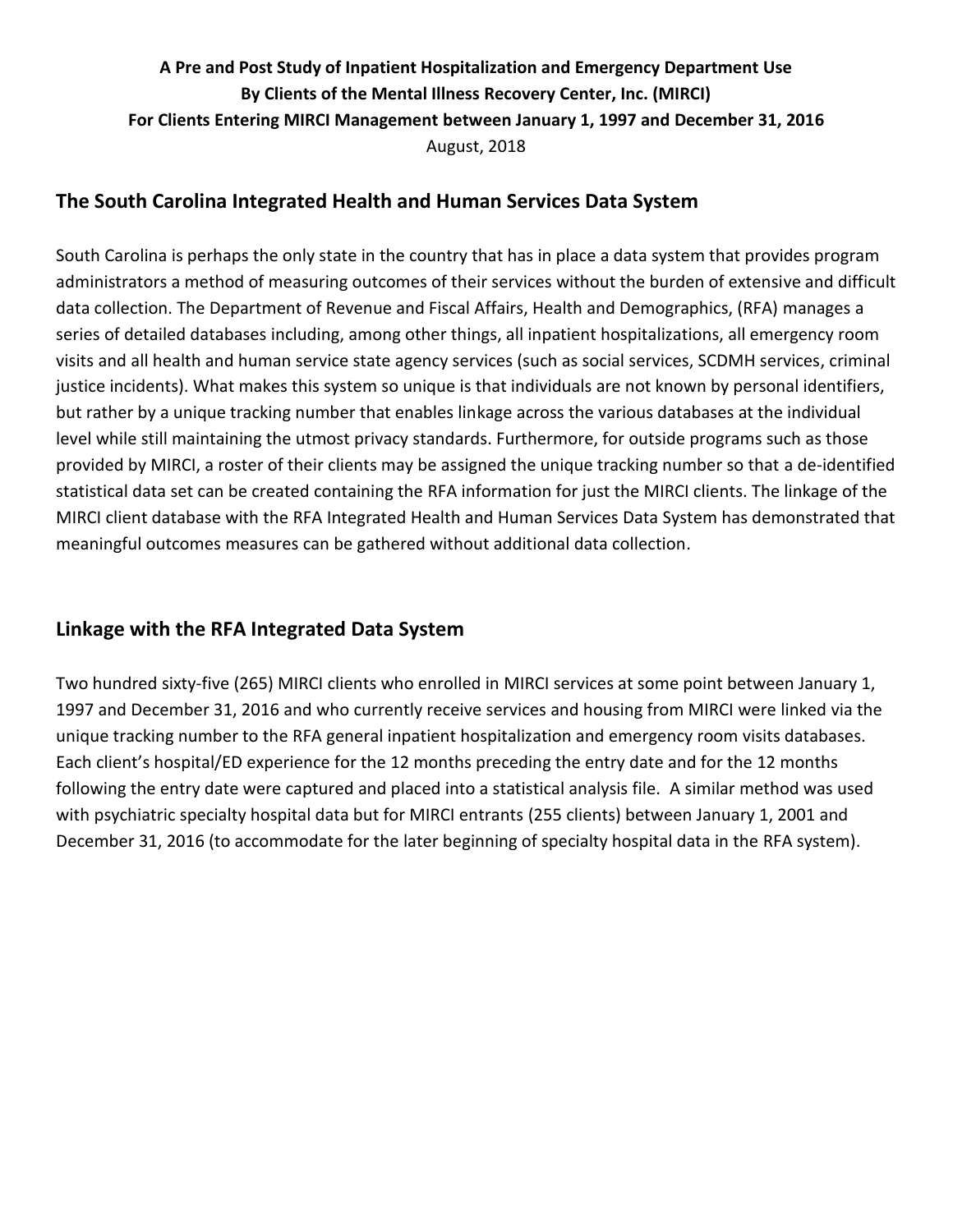### **Summary of Findings**

#### **Utilization of Hospital Services:**

For the 265 clients linked to the RFA **general hospital data** system:

- The total number of inpatient hospitalizations for the cohort of 265 clients for the year subsequent to beginning MIRCI services dropped by 65% from the year preceding entry into MIRCI (from 147 to 52). Decreases in mental Illness and substance abuse hospitalizations (from 101 discharges pre-enrollment to 22 discharges post-enrollment) were the major reason for the overall decline.
	- $\circ$  Considering Mental Illness/SA as the reason for the hospitalization, the number of hospitalizations dropped by 78%, pre- to post-entry into MIRCI.
	- o Considering hospitalizations for physical illness and accidents, the current analysis reflects a decrease from 46 to 30 discharges (a 35% drop).
	- $\circ$  A second finding for inpatient hospitalizations is that the intensity of services required when hospitalization was needed (measured by average number of days in the hospital) dropped by 47% from an average of 12.5 days pre-MIRCI to 6.6 days post-MIRCI.
	- o The combination of decreases in numbers of hospitalizations and length of stay resulted in a significant drop in inpatient charges of \$4,196,731, a 70% drop.
- It should be noted that not every client requires an inpatient hospitalization. Drops in overall number of inpatient hospitalizations were primarily driven by drops in the number of clients requiring one or more inpatient stays for mental illness (84 clients pre-enrollment and 39 clients post-enrollment).
- The number of emergency department visits dropped by 54% once the clients enrolled in MIRCI.
	- o Emergency department visits where mental illness/substance abuse was the reason for the visit dropped by 61%. ED visits for physical illness dropped by 52% and for injuries by 52%.
		- Schizophrenic disorder was the most common mental illness reason for visiting the ED; these visits dropped by 65%.

For the 255 clients linked to the RFA **psychiatric specialty hospital** database:

 The number of inpatient hospitalizations dropped by 85% in the year following enrollment, from 34 to 5, continuing their trend of drastically reducing the use of specialty inpatient services through strong outpatient management.

**Monetary Savings**: Considering all hospital services combined (inpatient general, inpatient specialty and emergency department visits), total charges for services in the year following MIRCI enrollment were \$6.2 million less than charges for services in the year prior to MIRCI enrollment. Note: Because this analysis is longitudinal and spans clients enrolling in MIRCI over a 20-year period, health care charges have been adjusted to 2017 dollars using the GDP index for the latest year available. Inpatient general hospitalization decreases accounted for 68% of these savings, with ED visits and specialty hospital discharges accounting for 23% and 9% respectively.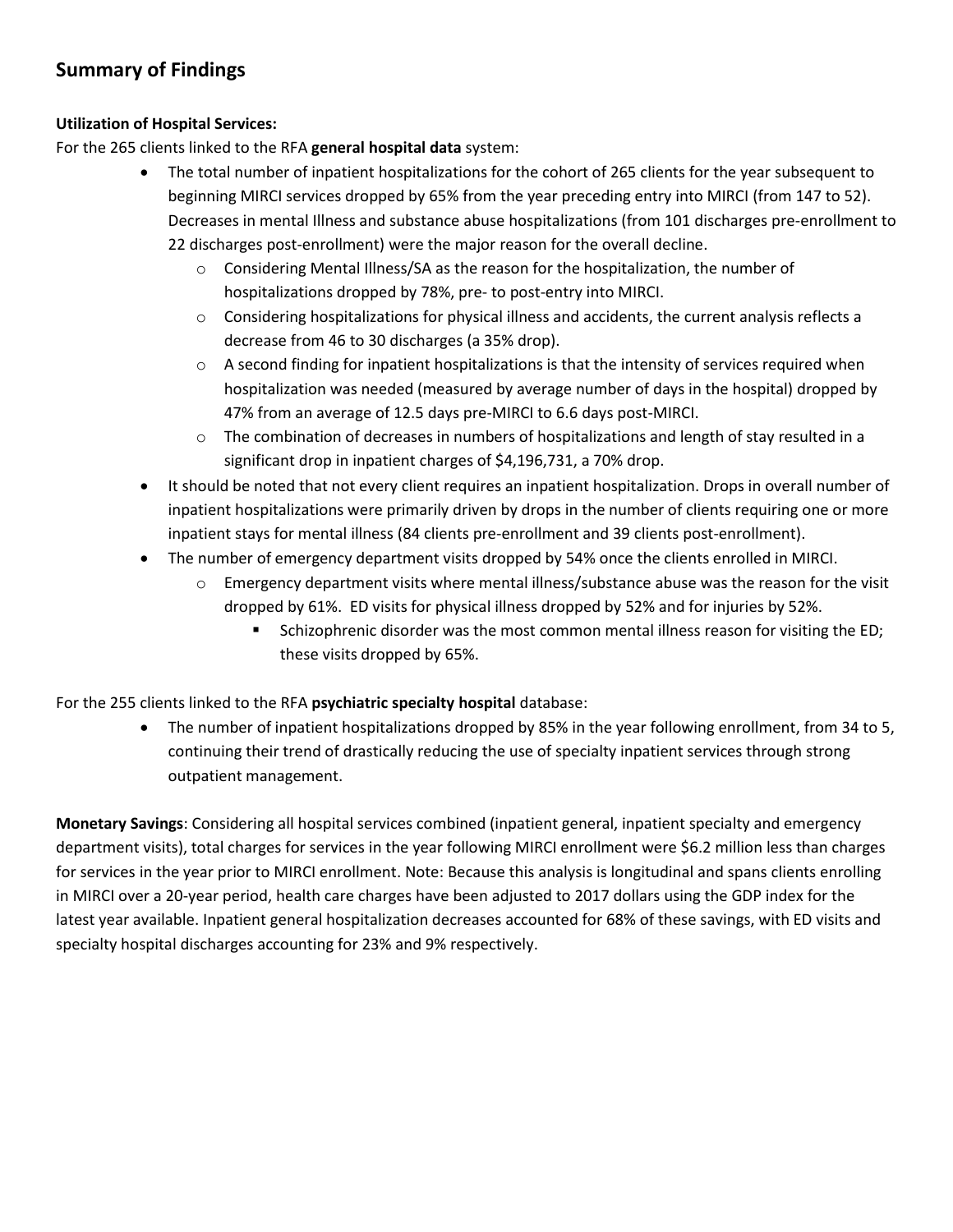#### **Discussion**

The results of pre- and post- enrollment hospital and emergency department use analysis show substantial observed decreases once clients are assisted by MIRCI programs. Decreases are most dramatic for diagnoses of mental illness and substance abuse but are also reflected in the declining use of hospital emergency departments even for physical illness. MIRCI case management offers emphasis on appropriate outpatient psychiatric services, stability in medication adherence, life skills, and housing. The significance of their success is borne out in the substantial drop in expensive service utilization expressed in **avoided hospital charges of over 6 million dollars**.

Of particular continuing interest to MIRCI management is the ongoing impact MIRCI's Housing First approach (taking the most vulnerable and longest homeless first) might have on the continued demonstration of significant changes in the dollars saved by strong case management services. Considering key indicators of use and comparing the two years since Housing First began with the year preceding this new program (2016), we find no significant negative change in the post-MIRCI statistics with the inclusion of this program.

| Category                                               | Pre-enrollment (year is year<br>of analysis) |          |          | <b>Post-enrollment</b> |          |          |
|--------------------------------------------------------|----------------------------------------------|----------|----------|------------------------|----------|----------|
|                                                        | 2016                                         | 2017     | 2018     | 2016                   | 2017     | 2018     |
| Inpatient Hospitalization Rate (Discharges per Client) | 0.56                                         | 0.56     | 0.55     | 0.31                   | 0.24     | 0.20     |
| Average Length of Stay per Inpatient Discharge         | 13.1                                         | 12.8     | 12.5     | 8.3                    | 7.0      | 6.6      |
| ED Visit Rate (ED Visits per Client)                   | 2.86                                         | 2.79     | 3.18     | 1.7                    | 1.5      | 1.5      |
| Inpatient plus ED Charge per Client                    | \$27,112                                     | \$27,891 | \$32,276 | \$16,573               | \$11,682 | \$10,933 |

### **Detailed Findings**

For each outcome measure, the "Percent Change" column denotes the change from the rate of use in the year prior to enrolling in MIRCI to the rate of use in the year following enrollment in MIRCI.

### **General Inpatient Hospitalizations**

| <b>Reason for Inpatient</b> | <b>Number of Hospitalizations</b>                 | <b>Percent Change</b> |          |
|-----------------------------|---------------------------------------------------|-----------------------|----------|
|                             | <b>12 Months After</b><br><b>12 Months Before</b> |                       |          |
| All                         | 147                                               | 52                    | $-64.6%$ |
| Mental Illness/SA           | 101                                               | 22                    | $-78.2%$ |
| Schizophrenia               | 35                                                | 8                     | $-77.1%$ |
| Affective Psychoses         | 39                                                | 10                    | $-74.4%$ |
| Physical Illness/Injury     | 46                                                | 30                    | $-34.8%$ |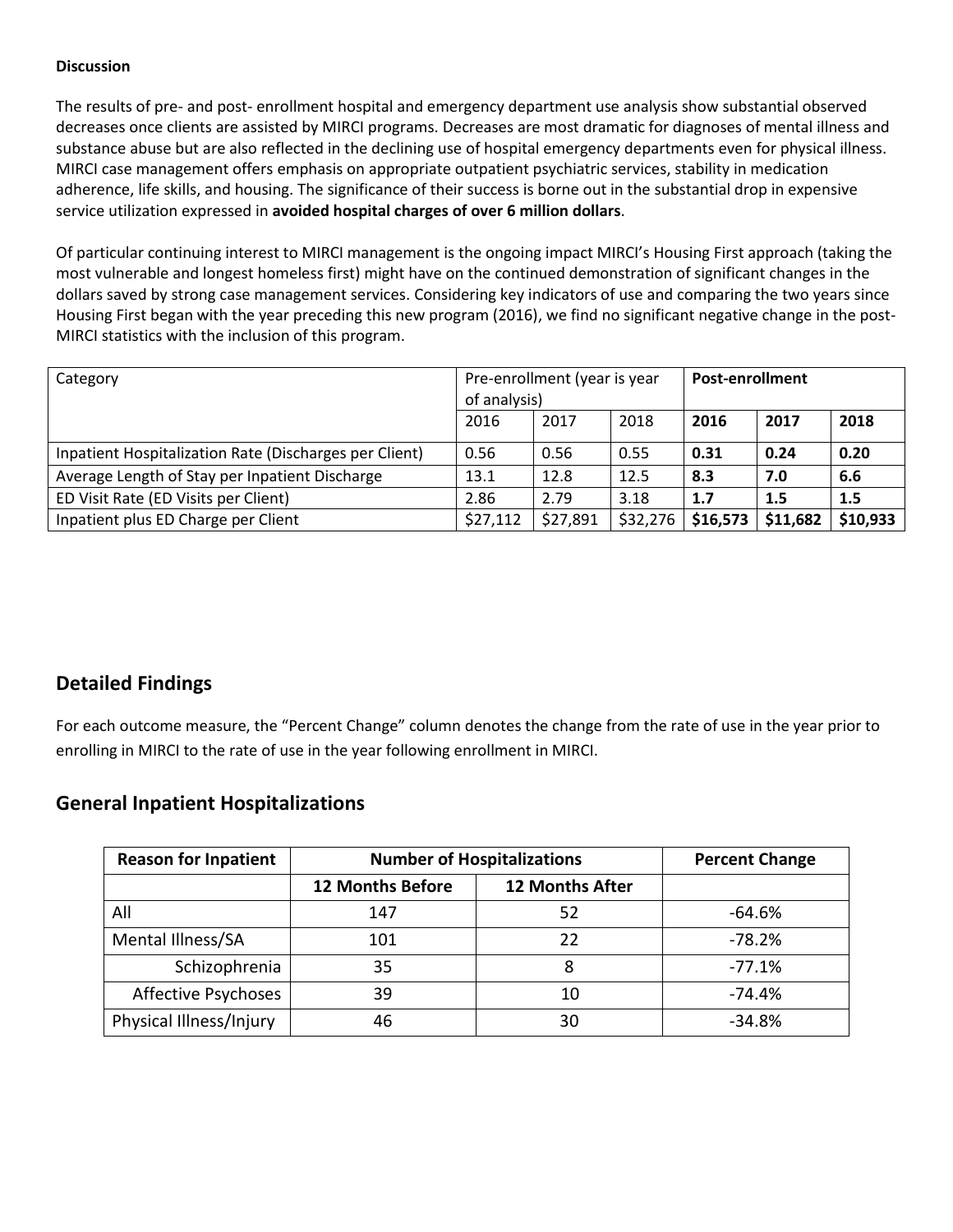# **General Inpatient Hospitalizations (cont.)**

| <b>Reason for Inpatient</b> |                         | <b>Actual Change in</b><br><b>Average Days in Hospital</b><br><b>Average Days</b> |             |
|-----------------------------|-------------------------|-----------------------------------------------------------------------------------|-------------|
|                             | <b>12 Months Before</b> | <b>12 Months After</b>                                                            |             |
| All                         | 12.5                    | 6.6                                                                               | $-5.9$ days |
| Mental Illness/SA           | 15.8                    | 9.8                                                                               | $-6.0$ days |
| Physical Illness/Injury     | 5.2                     | 4.2                                                                               | $-1.0$ days |

| <b>Reason for Inpatient</b> | <b>Total Hospital Charges</b> | <b>Percent Change</b>  |          |
|-----------------------------|-------------------------------|------------------------|----------|
|                             | <b>12 Months Before</b>       | <b>12 Months After</b> |          |
| All                         | \$5,974,608                   | \$1,777,877            | -70.0%   |
| Mental Illness/SA           | \$3,907,912                   | \$650,649              | $-83.4%$ |
| Physical Illness/Injury     | \$2,066,697                   | \$1,127,229            | $-45.5%$ |

# **Emergency Department Visits**

| <b>Reason for ED Visit</b>    | <b>Number of ED Visits</b> |                        | <b>Percent Change</b> |
|-------------------------------|----------------------------|------------------------|-----------------------|
|                               | <b>12 Months Before</b>    | <b>12 Months After</b> |                       |
| All                           | 843                        | 385                    | $-54.3%$              |
| Mental Illness/SA             | 189                        | 73                     | $-61.4%$              |
| Schizophrenia                 | 21<br>60                   |                        | $-65.0%$              |
| Injuries                      | 87                         | 42                     | $-51.7%$              |
| <b>Other Physical Illness</b> | 567                        | 270                    | $-52.4%$              |

| <b>Reason for ED Visit</b>    | <b>Total ED Charges</b>                           | <b>Percent Change</b> |          |
|-------------------------------|---------------------------------------------------|-----------------------|----------|
|                               | <b>12 Months After</b><br><b>12 Months Before</b> |                       |          |
| All                           | \$2,578,594                                       | \$1,119,416           | -56.6%   |
| Mental Illness/SA             | \$703,659                                         | \$233,149             | $-66.9%$ |
| Injuries                      | \$189,650                                         | \$142,523             | $-24.8%$ |
| <b>Other Physical Illness</b> | \$1,685,285                                       | \$743,744             | $-55.9%$ |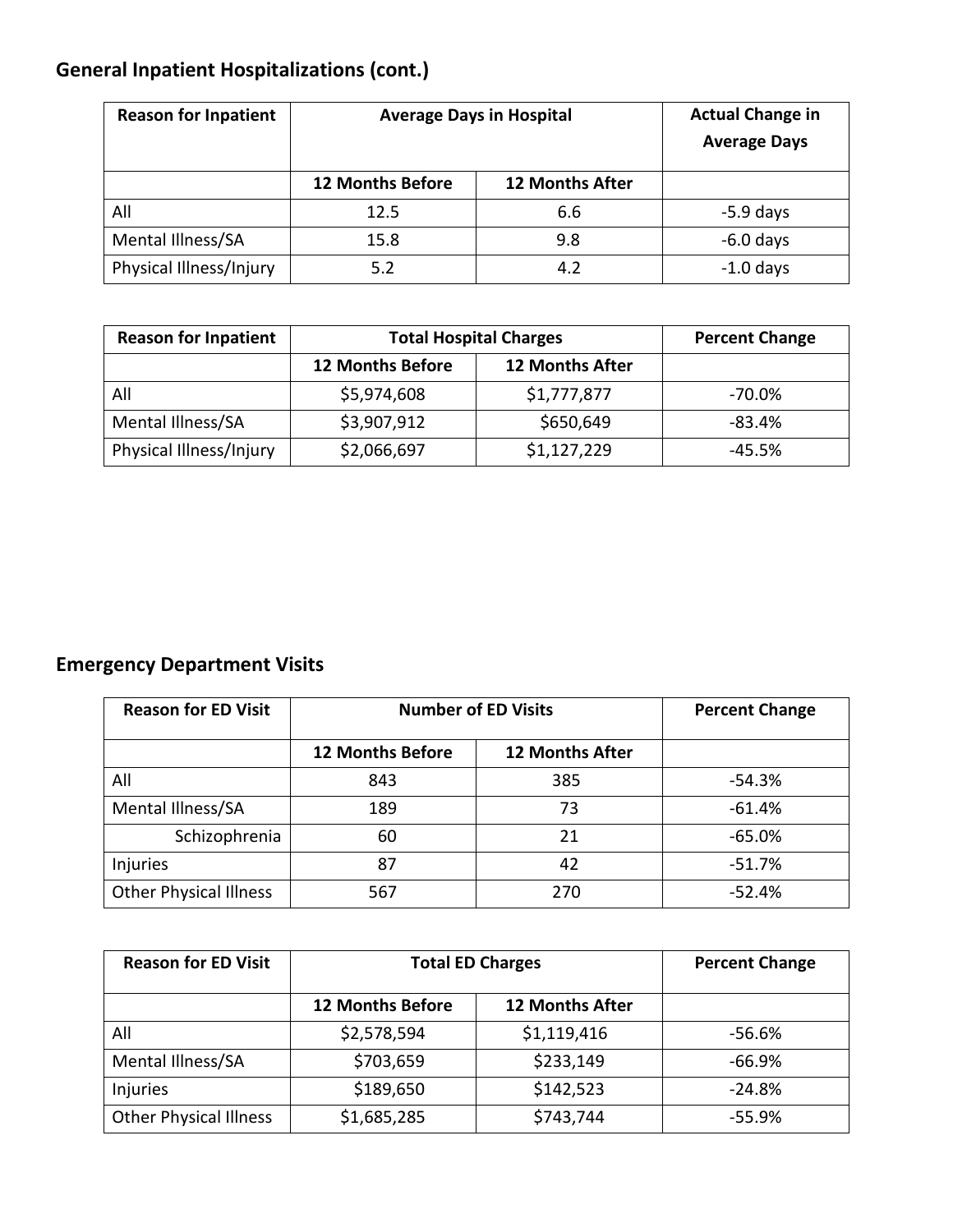### **Psychiatric Specialty Hospitalizations**

| Reason            | <b>Number of Hospitalizations</b>                 | <b>Percent Change</b> |          |
|-------------------|---------------------------------------------------|-----------------------|----------|
|                   | <b>12 Months Before</b><br><b>12 Months After</b> |                       |          |
| Mental Illness/SA | 34                                                |                       | $-85.2%$ |

| Reason            | <b>Average Days in Hospital</b> | <b>Actual Change in Days</b> |              |
|-------------------|---------------------------------|------------------------------|--------------|
|                   | <b>12 Months Before</b>         | <b>12 Months After</b>       |              |
| Mental Illness/SA | 28.6                            | 12.2                         | $-16.4$ days |

\*Small numbers introduce variability

### **Extended Longitudinal Analysis**

A cohort of 198 (182 for specialty hospital analysis) was identified for a longer pre and post period to assess the immediate and prolonged impact of MIRCI services on client utilization of the same services discussed above. For the cohort, the following tables depict the observed service utilization for each pre- and post-MIRCI period.

## **Number of Inpatient Discharges/ED Visits/Inpatient Specialty Hospital Discharges**

| <b>Setting</b> | <b>Cohort</b><br><b>Size</b> | 2 Years Pre-<br><b>MIRCI</b> | 1 Year Pre-<br><b>MIRCI</b> | 1 Year Post-<br><b>MIRCI</b> | 2 Years Post-<br><b>MIRCI</b> | 3 Years Post-<br><b>MIRCI</b> |
|----------------|------------------------------|------------------------------|-----------------------------|------------------------------|-------------------------------|-------------------------------|
| Gen. Inpatient | 198                          | 47                           | 85                          | 32                           | 39                            | 34                            |
| Emergency      | 198                          | 366                          | 418                         | 254                          | 197                           | 167                           |
| Specialty Hosp | 182                          | 14                           | 21                          | $\ast$                       | $\ast$                        | $\ast$                        |

\*indicates less than 5 visits

Both inpatient and emergency department visits declined fairly dramatically after beginning MIRCI services and appear to have stabilized (inpatient) or dropped (emergency) over the next two years of MIRCI management. Note the almost complete drop in the need for specialty hospital inpatient psychiatric services.

## **Average Time in Hospital (in Days)**

| <b>Setting</b>       | <b>Cohort</b><br><b>Size</b> | 2 Years Pre-<br><b>MIRCI</b> | 1 Year Pre-<br><b>MIRCI</b> | 1 Year Post-<br><b>MIRCI</b> | 2 Years Post-<br><b>MIRCI</b> | 3 Years Post-<br><b>MIRCI</b> |
|----------------------|------------------------------|------------------------------|-----------------------------|------------------------------|-------------------------------|-------------------------------|
| Gen. Inpatient       | 198                          | 12.6                         | 12.9                        | 6.7                          | 8.3                           | 9.8                           |
| Specialty*Hosp   182 |                              | 17.1                         | 31.5                        | 15.0                         | 20.3                          | 13.7                          |

\*Small numbers of cases with discharges in this setting can cause wide variation in average length of stay.